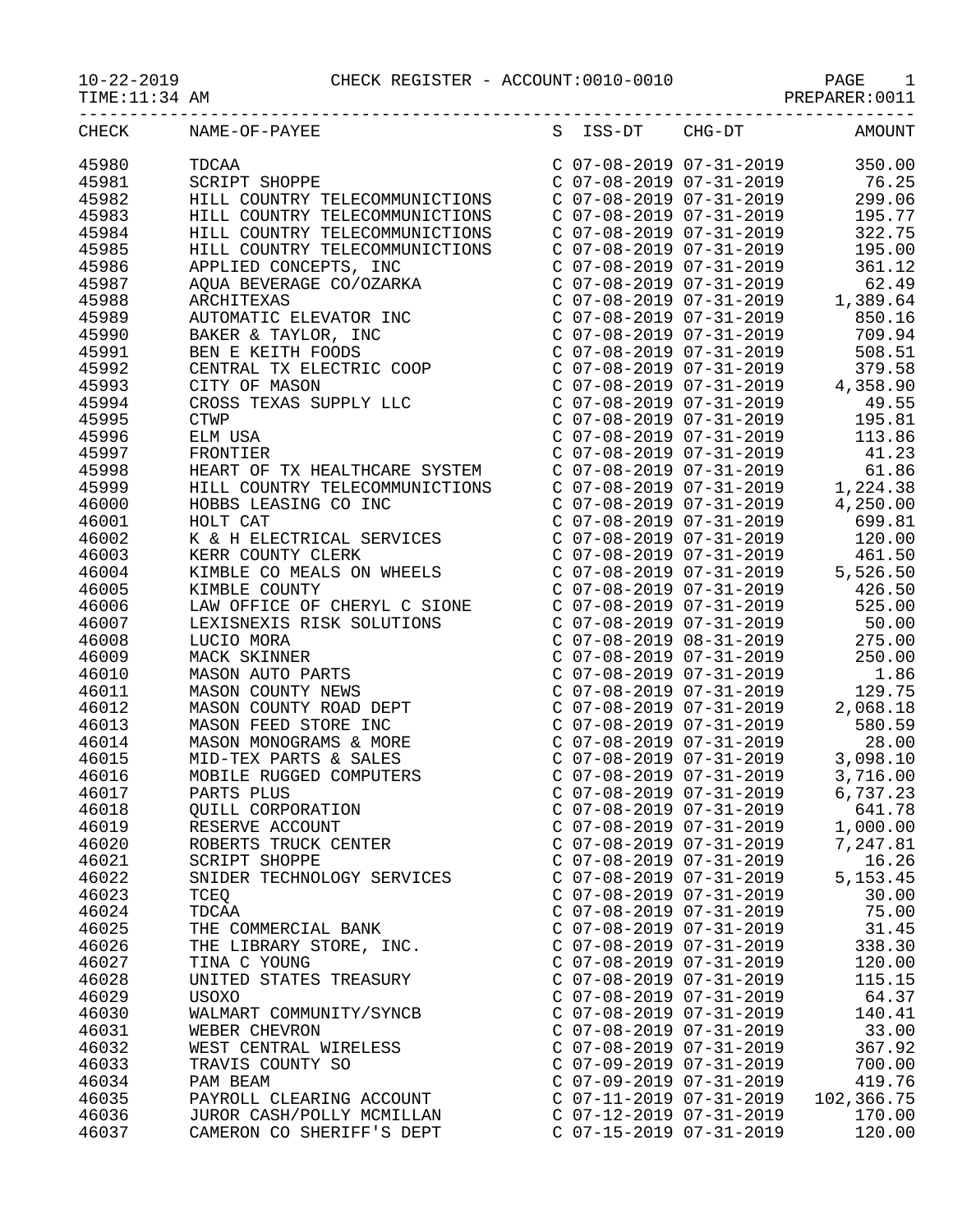10-22-2019 CHECK REGISTER - ACCOUNT:0010-0010 PAGE 2

| $10 - 22 - 2019$ |  |  |
|------------------|--|--|
|                  |  |  |

TIME:11:34 AM PREPARER:0011

TIME:11:34 AM<br>
TIME:11:34 AM<br>
PREPARER:0011<br>
CHECK NAME-OF-PAYEE S ISS-DT CHG-DT AMOUNT

| <b>CHECK</b> | NAME-OF-PAYEE                                                                                                                                                                                                                                                               | S ISS-DT                  | $CHG-DT$                                               | AMOUNT     |
|--------------|-----------------------------------------------------------------------------------------------------------------------------------------------------------------------------------------------------------------------------------------------------------------------------|---------------------------|--------------------------------------------------------|------------|
| 46038        | SHAIN V. H. CHAPMAN<br>AQUA BEVERAGE CO/OZARKA                                                                                                                                                                                                                              |                           | C 07-15-2019 08-31-2019                                | 30.00      |
| 46039        |                                                                                                                                                                                                                                                                             |                           | $C$ 07-22-2019 07-31-2019                              | 36.49      |
| 46040        | AR MANAGEMENT & SOLUTIONS LLC                                                                                                                                                                                                                                               |                           | C 07-22-2019 08-31-2019                                | 635.96     |
| 46041        | BAKER & TAYLOR, INC                                                                                                                                                                                                                                                         | $C$ 07-22-2019 07-31-2019 |                                                        | 568.69     |
| 46042        | BEN E KEITH FOODS                                                                                                                                                                                                                                                           |                           | $C$ 07-22-2019 07-31-2019                              | 193.62     |
| 46043        | BOUND TREE MEDICAL, LLC                                                                                                                                                                                                                                                     |                           | $C$ 07-22-2019 07-31-2019                              | 278.54     |
| 46044        | CENTURYLINK QCC                                                                                                                                                                                                                                                             |                           | $C$ 07-22-2019 07-31-2019                              | 72.96      |
| 46045        | CENIURILINK QCC<br>CIRA/TX ASSOC OF COUNTIES                                                                                                                                                                                                                                |                           | C 07-22-2019 07-31-2019                                | 66.00      |
| 46046        | CITIZENS INSURANCE AGENCY                                                                                                                                                                                                                                                   | $C$ 07-22-2019 07-31-2019 |                                                        | 50.00      |
| 46047        |                                                                                                                                                                                                                                                                             | V 07-22-2019 07-22-2019   |                                                        | 127.82     |
| 46048        |                                                                                                                                                                                                                                                                             |                           | $C$ 07-22-2019 08-31-2019                              | 100.00     |
| 46049        |                                                                                                                                                                                                                                                                             | $C$ 07-22-2019 08-31-2019 |                                                        | 89.00      |
| 46050        |                                                                                                                                                                                                                                                                             |                           | $C$ 07-22-2019 08-31-2019                              | 132.84     |
| 46051        |                                                                                                                                                                                                                                                                             | $C$ 07-22-2019 07-31-2019 |                                                        | 91.50      |
|              |                                                                                                                                                                                                                                                                             |                           |                                                        |            |
| 46052        |                                                                                                                                                                                                                                                                             |                           | $C$ 07-22-2019 08-31-2019                              | 100.00     |
| 46053        |                                                                                                                                                                                                                                                                             |                           | $C$ 07-22-2019 07-31-2019<br>$C$ 07-22-2019 08-31-2019 | 51.31      |
| 46054        |                                                                                                                                                                                                                                                                             |                           |                                                        | 100.00     |
| 46055        |                                                                                                                                                                                                                                                                             |                           | C 07-22-2019 07-31-2019<br>C 07-22-2019 07-31-2019 9   | 276.88     |
| 46056        |                                                                                                                                                                                                                                                                             |                           |                                                        | 9,250.00   |
| 46057        |                                                                                                                                                                                                                                                                             |                           | C 07-22-2019 07-31-2019                                | 224.77     |
| 46058        | CITIZENS INSURANCE AGENCY<br>CROSS TEXAS SUPPLY LLC<br>Carol Lampman<br>DECOTY COFFEE<br>DISH<br>ELM USA<br>ETHAN WEST<br>FRONTIER<br>FWTCJ&CA<br>HI-LINE<br>HOBBS LEASING CO INC<br>HOLT CAT<br>ISABEL RIVERA<br>JK AWARDS & DESIGNS, LLC<br>KERR COUNTY CLERK<br>LEXISNEX |                           | $C$ 07-22-2019 08-31-2019                              | 341.46     |
| 46059        |                                                                                                                                                                                                                                                                             |                           | C 07-22-2019 07-31-2019                                | 36.00      |
| 46060        |                                                                                                                                                                                                                                                                             |                           | C 07-22-2019 07-31-2019                                | 549.00     |
| 46061        | LEXISNEXIS/RELX INC<br>LEXISNEXIS/RELX INC<br>LOCAL GOVERNMENT SOLUTIONS                                                                                                                                                                                                    |                           | C 07-22-2019 07-31-2019                                | 46.60      |
| 46062        |                                                                                                                                                                                                                                                                             |                           | $C$ 07-22-2019 07-31-2019                              | 1,235.00   |
| 46063        |                                                                                                                                                                                                                                                                             |                           | $C$ 07-22-2019 07-31-2019                              | 300.06     |
| 46064        | LOWE'S PAY AND SAVE INC<br>MASSEY BALENTINE P.C.<br>MCCREARY VESELKA BRAGG & ALLEN                                                                                                                                                                                          |                           | C 07-22-2019 07-31-2019<br>C 07-22-2019 07-31-2019     | 161.00     |
| 46065        |                                                                                                                                                                                                                                                                             |                           |                                                        | 1,746.67   |
| 46066        | PICCREAKI VESELRA BRAGG & ALLEN<br>OVERDRIVE INC<br>PATTI GROTE<br>QUILL CORPORATION<br>RIKKI JEAN GOTT<br>SAM'S CLUB<br>SHEREE HARDIN<br>STROEHER & SON, INC.<br>Shay DeVos<br>TINA C YOUNG<br>TX ASSOC OF COUNTIES<br>TX DISTRICT COURT ALLIANCE<br>                      |                           | C 07-22-2019 07-31-2019                                | 393.00     |
| 46067        |                                                                                                                                                                                                                                                                             |                           | C 07-22-2019 08-31-2019                                | 185.00     |
| 46068        |                                                                                                                                                                                                                                                                             | $C$ 07-22-2019 07-31-2019 |                                                        | 52.25      |
| 46069        |                                                                                                                                                                                                                                                                             | $C$ 07-22-2019 07-31-2019 |                                                        | 30.00      |
| 46070        |                                                                                                                                                                                                                                                                             | $C$ 07-22-2019 07-31-2019 |                                                        | 21.63      |
| 46071        |                                                                                                                                                                                                                                                                             |                           | C 07-22-2019 07-31-2019                                | 120.47     |
| 46072        |                                                                                                                                                                                                                                                                             |                           | C 07-22-2019 07-31-2019                                | 5,585.39   |
| 46073        |                                                                                                                                                                                                                                                                             |                           | $C$ 07-22-2019 08-31-2019                              | 100.00     |
| 46074        |                                                                                                                                                                                                                                                                             |                           | C 07-22-2019 08-31-2019<br>C 07-22-2019 07-31-2019     | 278.40     |
| 46075        |                                                                                                                                                                                                                                                                             |                           |                                                        | 1,000.00   |
| 46076        |                                                                                                                                                                                                                                                                             | $C$ 07-22-2019 07-31-2019 |                                                        | 50.00      |
| 46077        | Tom Green County Clerk                                                                                                                                                                                                                                                      | C 07-22-2019 07-31-2019   |                                                        | 481.00     |
| 46078        | <b>USOXO</b>                                                                                                                                                                                                                                                                | $C$ 07-22-2019 07-31-2019 |                                                        | 141.50     |
| 46079        | XEROX CORPORATION                                                                                                                                                                                                                                                           | C 07-22-2019 07-31-2019   |                                                        | 459.73     |
| 46080        | ZESCH & PICKETT                                                                                                                                                                                                                                                             | $C$ 07-22-2019 07-31-2019 |                                                        | 350.00     |
| 46081        | CROSS TEXAS SUPPLY LLC                                                                                                                                                                                                                                                      | $C$ 07-22-2019 07-31-2019 |                                                        | 63.91      |
| 46082        | BLUEBONNET CASA                                                                                                                                                                                                                                                             | $C$ 07-22-2019 07-31-2019 |                                                        | 1,005.75   |
| 46083        | FOURTH COURT OF APPEALS                                                                                                                                                                                                                                                     | $C$ 07-22-2019 07-31-2019 |                                                        | 90.00      |
| 46084        | HILL COUNTRY CHILDREN'S ADVOCACY CT C 07-22-2019 08-31-2019                                                                                                                                                                                                                 |                           |                                                        | 915.75     |
| 46085        | MASON COUNTY TREASURER                                                                                                                                                                                                                                                      | C 07-22-2019 07-31-2019   |                                                        | 14,618.89  |
| 46086        | OMNIBASE SERVICES OF TEXAS                                                                                                                                                                                                                                                  | C 07-22-2019 07-31-2019   |                                                        | 354.00     |
| 46087        | STATE COMPTROLLER                                                                                                                                                                                                                                                           | $C$ 07-22-2019 07-31-2019 |                                                        | 54,520.85  |
| 46088        | PAYROLL CLEARING ACCOUNT                                                                                                                                                                                                                                                    | $C$ 07-29-2019 07-31-2019 |                                                        | 140,675.61 |
| 46089        | UT HEALTH PHYSICIANS                                                                                                                                                                                                                                                        | $C$ 07-30-2019 08-31-2019 |                                                        | 6.74       |
| 46090        | BARONS CREEK EMERG PHYS PLLC                                                                                                                                                                                                                                                | $C$ 07-30-2019 08-31-2019 |                                                        | 55.52      |
| 46091        | BEN E KEITH FOODS                                                                                                                                                                                                                                                           | $C$ 07-30-2019 08-31-2019 |                                                        | 990.79     |
| 46092        | BUDDY SCHUESSLER                                                                                                                                                                                                                                                            | $C$ 07-30-2019 08-31-2019 |                                                        | 100.00     |
| 46093        | CAPITAL ONE BANK (USA) N.A.                                                                                                                                                                                                                                                 | $C$ 07-30-2019 08-31-2019 |                                                        | 4,067.90   |
| 46094        | CENTRAL TEXAS AUTOPSY PLLC                                                                                                                                                                                                                                                  | $C$ 07-30-2019 08-31-2019 |                                                        | 2,100.00   |
| 46095        | COREY ASH                                                                                                                                                                                                                                                                   | $C$ 07-30-2019 08-31-2019 |                                                        | 126.00     |
|              |                                                                                                                                                                                                                                                                             |                           |                                                        |            |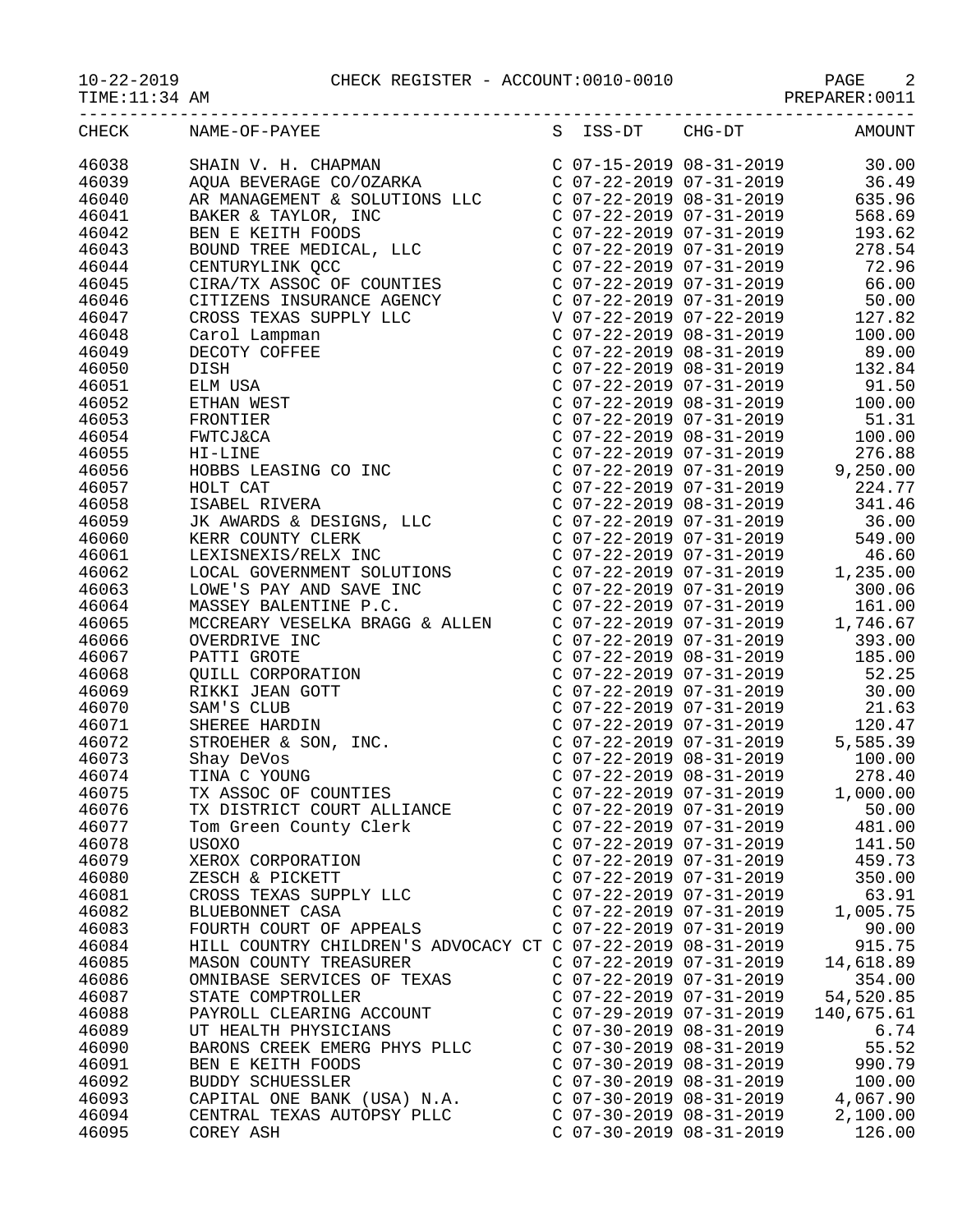10-22-2019 CHECK REGISTER - ACCOUNT:0010-0010 PAGE 3

| $-22 - 2019$ |  |
|--------------|--|
|--------------|--|

TIME:11:34 AM PREPARER:0011

| CHECK<br>NAME-OF-PAYEE                      | S | ISS-DT                    |        |           |
|---------------------------------------------|---|---------------------------|--------|-----------|
|                                             |   |                           | CHG-DT | AMOUNT    |
| 46096<br>CREATIVE PRODUCT SOURCE, INC.      |   | $C$ 07-30-2019 08-31-2019 |        | 445.90    |
| 46097<br>DOUGLAS W FERGUSON DBA             |   | $C$ 07-30-2019 08-31-2019 |        | 870.00    |
| 46098<br>GUARDIAN SECURITY SOLUTIONS        |   | $C$ 07-30-2019 08-31-2019 |        | 67.00     |
| 46099<br>HILL COUNTRY MEM HOSPITAL          |   | $C$ 07-30-2019 08-31-2019 |        | 291.98    |
| 46100<br>HOBBS LEASING CO INC               |   | $C$ 07-30-2019 08-31-2019 |        | 8,150.00  |
| 46101<br>HOLT CAT                           |   | $C$ 07-30-2019 08-31-2019 |        | 444.90    |
| 46102<br>LOCAL GOVERNMENT SOLUTIONS         |   | $C$ 07-30-2019 08-31-2019 |        | 530.00    |
| 46103<br>LUCIO MORA                         |   | $C$ 07-30-2019 08-31-2019 |        | 1,325.00  |
| 46104<br>MASON BUILDING SUPPLY & RENTAL INC |   | $C$ 07-30-2019 09-30-2019 |        | 702.46    |
| 46105<br>OLIVER PACKAGING & EQUIP CO        |   | $C$ 07-30-2019 08-31-2019 |        | 1,641.20  |
| 46106<br><b>OUILL CORPORATION</b>           |   | $C$ 07-30-2019 08-31-2019 |        | 522.91    |
| 46107<br>SAN SABA FIRE SAFETY EQUIPMENT INC |   | $C$ 07-30-2019 08-31-2019 |        | 121.40    |
| 46108<br>STROEHER & SON, INC.               |   | $C$ 07-30-2019 08-31-2019 |        | 4,154.27  |
| 46109<br>TACERA                             |   | $C$ 07-30-2019 08-31-2019 |        | 175.00    |
| 46110<br>TAI WEBER                          |   | $C$ 07-30-2019 08-31-2019 |        | 119.48    |
| 46111<br>THAIN A MARTIN                     |   | $C$ 07-30-2019 08-31-2019 |        | 119.48    |
| 46112<br>TX ASSOC OF COUNTIES               |   | $C$ 07-30-2019 08-31-2019 |        | 125.00    |
| 46113<br>WALMART COMMUNITY/SYNCB            |   | $C$ 07-30-2019 08-31-2019 |        | 192.63    |
| 46114<br>WEST CENTRAL WIRELESS              |   | $C$ 07-30-2019 08-31-2019 |        | 412.04    |
| 46115<br>RED RIVER COUNTY SHERIFF'S OFFICE  |   | $C$ 07-30-2019 08-31-2019 |        | 75.00     |
| 46116<br>SCOTT MCMILLAN                     |   | $C$ 07-30-2019 07-31-2019 |        | 13,500.00 |